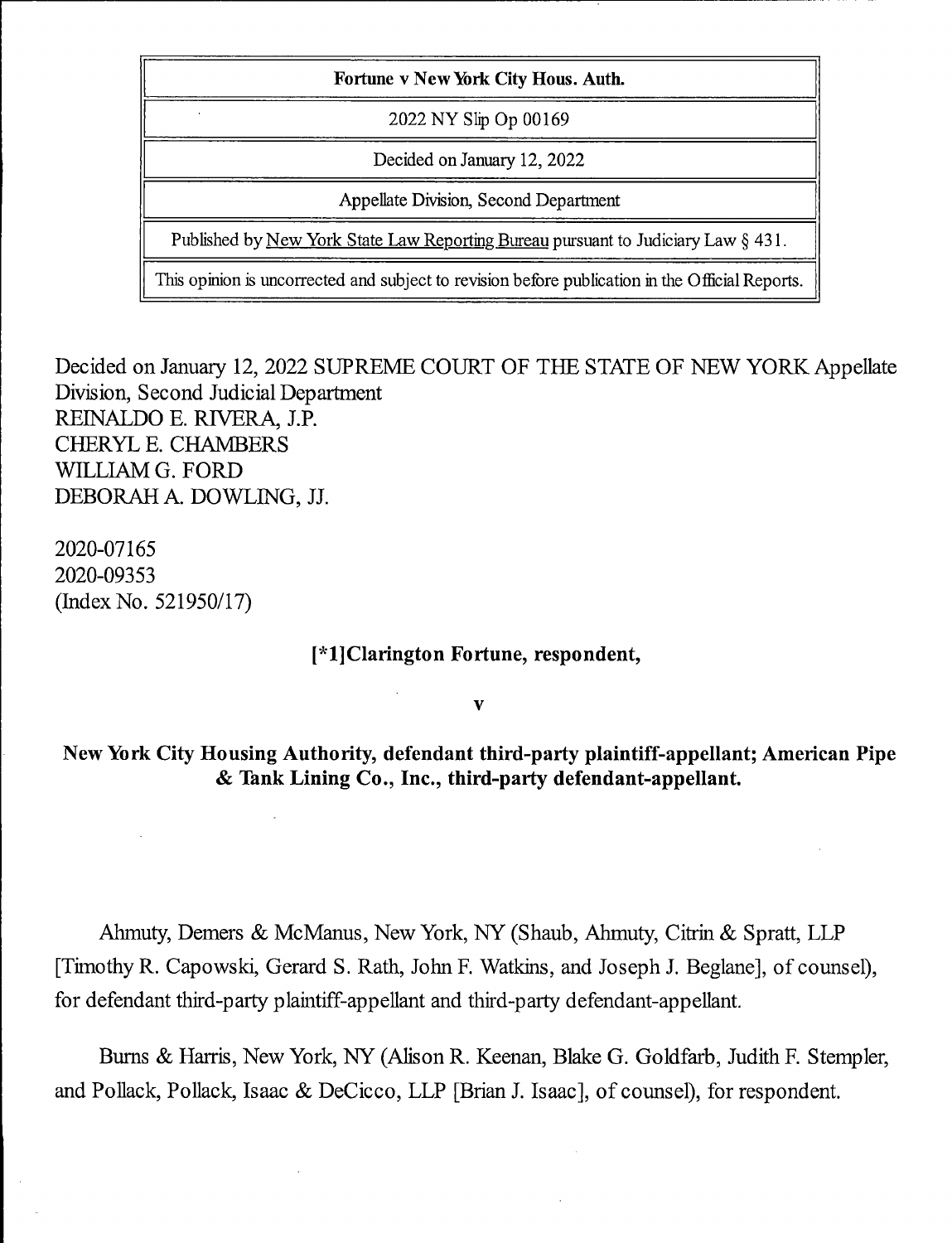## DECISION & ORDER

교

In an action to recover damages for personal injuries, the defendant third-party plaintiff and the third-party defendant appeal from (1) a judgment of the Supreme Court, Kings County (Kathy J. King, J.), entered September 1, 2020, and (2) an order of the same court dated November 12, 2020. The judgment, insofar as appealed from, upon a jury verdict on the issue of damages, is in favor of the plaintiff and against the defendant third-party plaintiff and the third-party defendant in the principal sums of \$2,000,000 for past pain and suffering, \$1,000,000 for future pain and suffering, and \$132,000 for future lost earnings. The order denied the separate motions of the defendant third-party plaintiff and the third-party defendant pursuant to CPLR 4404(a) to set aside the jury verdicts awarding damages for past and future pain and suffering as excessive, and to set aside the jury verdict awarding damages for future lost earnings as contrary to the weight of the evidence, and for a new trial or remittitur with respect to those damages.

ORDERED that the judgment is reversed insofar as appealed from, on the law, on the facts, and in the exercise of discretion, without costs or disbursements, the order is vacated, and the matter is remitted to the Supreme Court, Kings County, for a new trial on the issue of damages for past pain and suffering, future pain and suffering, and future lost earnings, and for the entry of an appropriate amended judgment thereafter, unless within 30 days after service upon the plaintiff of a copy of this decision and order, the plaintiff serves and files in the office of the Clerk of the Supreme Court, Kings County, a written stipulation consenting to reduce the verdicts as to damages for past pain and suffering from the principal sum of \$2,000,000 to the principal sum of \$1,300,000, for future pain and suffering from the principal sum of \$1,000,000 to the principal sum of \$700,000, and for future lost earnings from the principal sum of \$132,000 to the principal sum of \$99,000, and to the entry of an appropriate amended judgment accordingly; in the event that the plaintiff so [\*2]stipulates, then the judgment, as so reduced and amended, is affirmed insofar as appealed from, without costs or disbursements; and it is further,

ORDERED that the appeal from the order is dismissed as academic, without costs or disbursements, in light of our determination on the appeal from the judgment.

The amount of damages to be awarded to a plaintiff for personal injuries is a question for the jury, and its determination will not be disturbed unless the award deviates materially from what would be reasonable compensation (see id. § 5501 [c]; Peterson v MTA, 155 AD3d 795, 798; Graves v New York City Tr. Auth., 81 AD3d 589, 589). "[T]he 'reasonableness' of compensation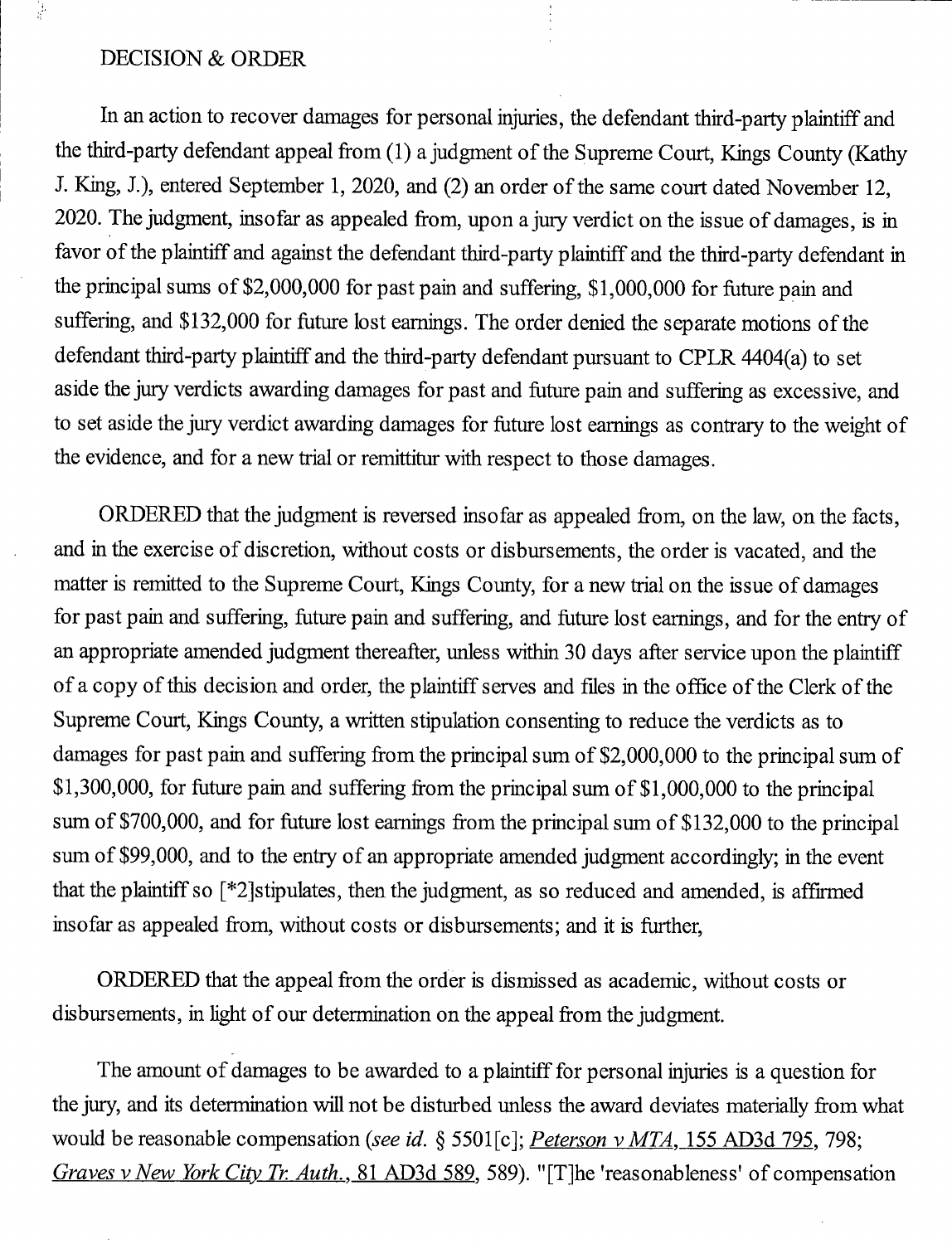must be measured against the relevant precedent of comparable cases" (*Turuseta v Wyassup*-Laurel Glen Corp., 91 AD3d 632, 634; see Donlon v City of New York, 284 AD2d 13, 15). Although prior damages awards in cases involving similar injuries are not binding upon the courts, they "guide and enlighten them in determining whether a verdict constitutes reasonable compensation" (*Taveras v Vega*, 119 AD3d 853, 854 [internal quotation marks omitted]). "Consideration also is given to other factors, such as the nature and extent of the injuries" (*Arcos* V Bar-Zvi. 185 AD3d 882. 883; see Nieva-Silvera v Katz. 195 AD3d 1035. 1037).

Here, the defendant/third-party plaintiff. New York City Housing Authority, and the thirdparty defendant, American Pipe & Tank Lining Co., Inc. (hereinafter together the appellants), correctly contend that the awards for past pain and suffering and future pain and suffering deviated materially from what would be reasonable compensation (see CPLR 5501[c]). The plaintiffs evidence at trial demonstrated that he suffered multiple fractures to his left hip when a coworker landed on him after falling approximately 20 feet from the top of a water tank that they were installing. The plaintiffs injuries required that he undergo surgery on his left hip, which in turn caused the plaintiff to develop nerve pain in his leg and a "foot drop" condition. One year later, and after having spent four months in a rehabilitation facility, the plaintiff underwent a total hip replacement, after which he was diagnosed with a limb length discrepancy. The plaintiff continues to experience pain in his leg for which he takes prescription medication, and is able to walk only short distances and must use crutches. Under the circumstances, and taking into account awards in similar cases (see Morales v Davidson Apts., LLC, 193 AD3d 719; Henry v New York City Tr. Auth., 92 AD3d 460), we find that the awards for past pain and suffering and future pain and suffering deviated materially from what would be reasonable compensation to the extent indicated herein.

The appellants correctly contend that the award for future lost earnings is contrary to the weight of the evidence. "Claims for lost earnings must be ascertainable with a reasonable degree of certainty and may not be based on conjecture" (Glaser v County of Orange, 54 AD3d 997, 998 [intemal quotation marks omitted]). It is the plaintiffs burden to establish damages for past and future lost earnings with reasonable certainty (see Gore v Cardany, 167 AD3d 851, 852; Nayberg v Nassau County, 149 AD3d 761, 762). Here, the evidence introduced at trial reflected that the plaintiff, who was 70 years old at the time of the accident, had eamed \$33,000 per year in the years immediately preceding the accident and was unable to retum to work thereafter. The plaintiff testified that prior to the accident, he had been in good health and had intended to